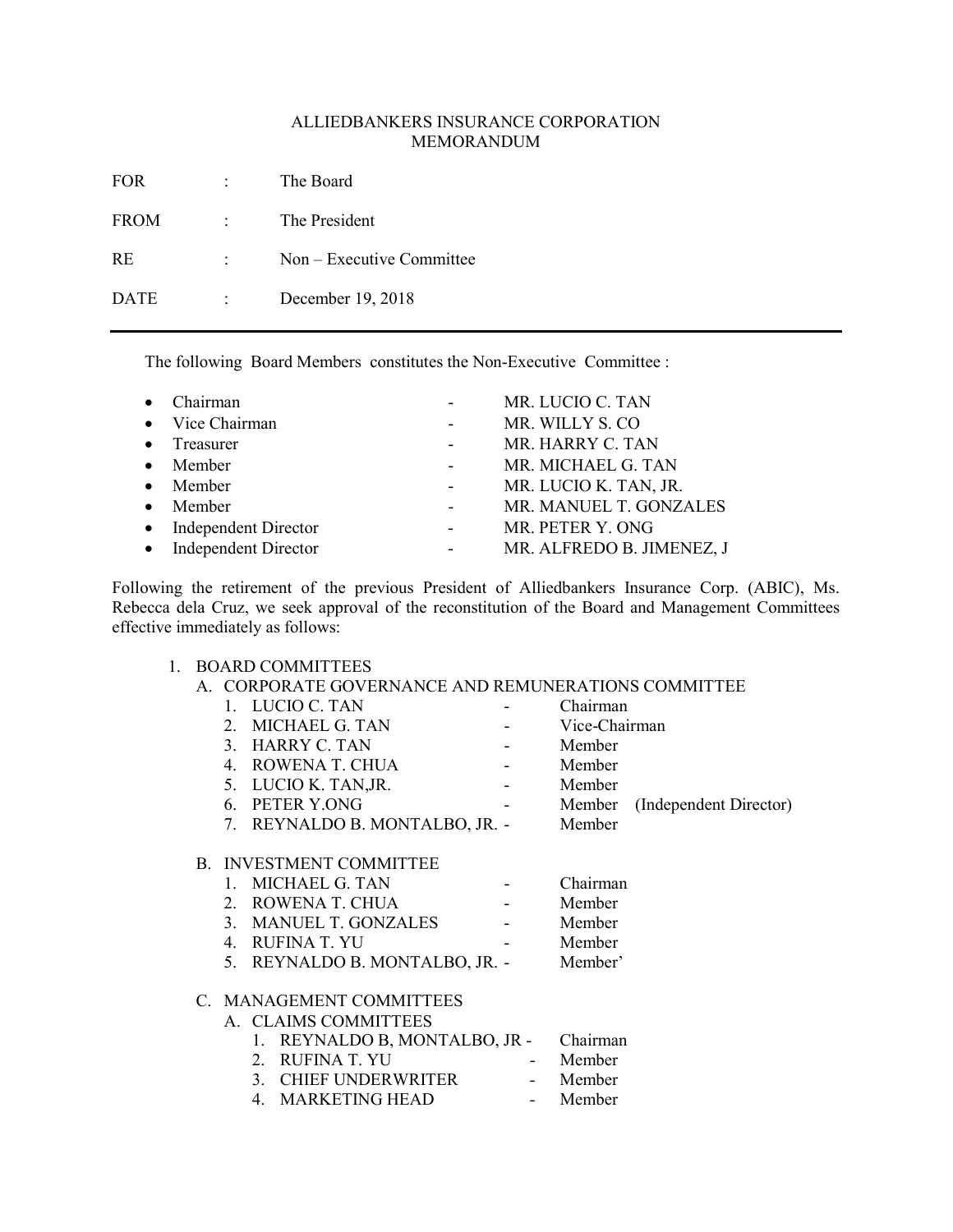#### 5. RISK MANAGEMENT OFFICER

Based on the approving limits and subject to Board of Directors confirmation for claims of One Million Pesos (P1,000,000.00) and above.

|  | <b>B. UNDERWRITING COMMITTEE</b>        |                |
|--|-----------------------------------------|----------------|
|  | 1. REYNALDO B. MONTALBO, JR. - Chairman |                |
|  | 2. RUFINA T. YU                         | - Member       |
|  | 3. HEAD OF UNDERWRITING                 | - Member       |
|  | $\lambda$ Iniring produced $\alpha$     | $\mathbf{r}$ 1 |

- 4. LINE UNDERWRITERS Member
- 5. MARKETING HEAD Member

Based on the approving limits as defined in the policy and Fifty Million Pesos (P50,000,000.00) and up sum insured is to be reported and confirmed by the Board of Directors.

#### 2. Delegated Authority of the President

This delegated authority is granted in respect of the role in Alliedbankers Insurance Corporation. A delegated authority is required prior to engaging in any activity which will, or has the potential to commit the current or future assets of the Company.

It is expected to act at all times the delegated authorities issued :

- Role's responsibilities and /or position description
- Approved business plan(s) and the Company's Risk Management Strategy
- All relevant Company policies, strategies, standards and guidelines
- All relevant procedures, practices or instructions as communicated to the President and;
- Fiduciary responsibilities towards Alliedbankers Insurance Corporation

All amounts set out in this delegated authority are in Philippine Peso, unless otherwise stated.

The President/s authority is valid until amended by the Board of Directors and/or Authorized Director as delegator. The authority must be ratified annually as part of the business plan approval process.

#### Delegation of authority to ABIC Staff

The President may delegate his authority other than as specifically prohibited in the document. Delegation must be in writing, expressed in terms similar to the delegated authority.

The President cannot delegate more authority than the provision made in delegated authority. Should he be transferred or leave the employment of the Company, the authority delegated to staff will remain in force until replaced by his successor or revoked by the Board of Directors and/or Authorized Director.

Referrals for matters exceeding authority should be made to the Authorized Director , except where specified otherwise: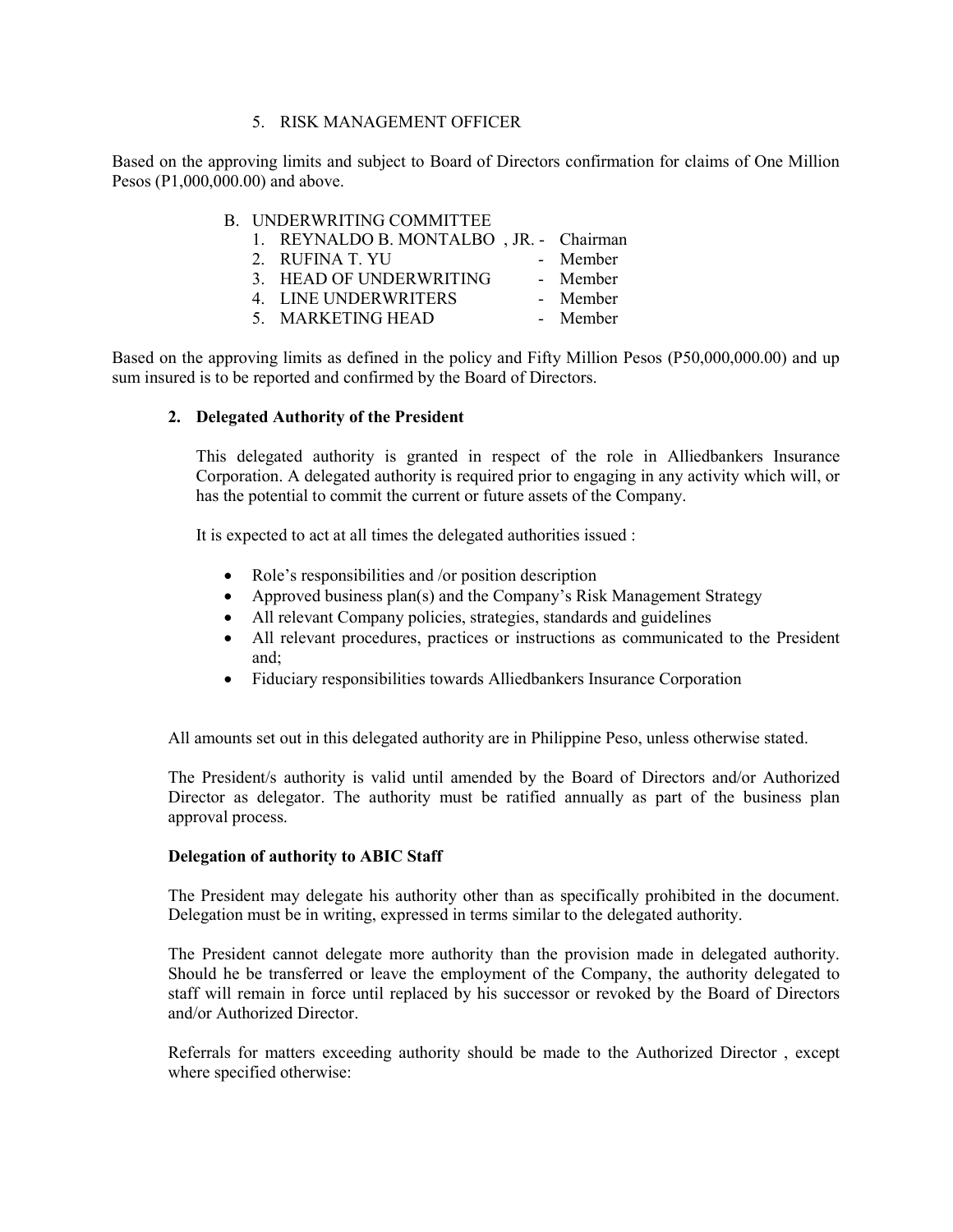# General Principles – conflict of interest

A conflict of interest arises in situations where an individual has a personal, financial or other interest that conflicts ABIC's ethics, vision and values. He must adhere to the applicable Code of Conduct, however the following principles also apply:

- The President or his staff must not underwrite policies for, or manage claims in connection with, his respective family or friends;
- The President must not approve the release of payment (e.g. sign cheque) for goods or services that he have authorized or requisitioned , unless his act is jointly approved by another individual acting within their authority but not related to him.

# • Underwriting authority

# 3.1. General Principles

 Underwriters must underwrite to the highest ethical standards of ABIC and the markets in which they operate, observing the spirit as well as the letter of any internal and external requirements. Underwriters should not do anything which they would not be confident to write or be endorsed by respected colleagues in the market.

Although ABIC encourages an entrepreneurial style of underwriting, empahasis is on gross underwriting profits, not premium volume. Before underwriters commit ABIC to any business , they must ensure that such acceptances are made with a justifiable profit margin.

- 3.2 Referral
- 3.3 Extent of authority and limits
- 3.4 Realistic disaster scenarios
	- Must use the best endeavours to ensure that the maximum event retention (net loss after reinsurance recoveries and reinstatement premiums inward and outward) from any RDS event does not exceed the approved RDS limit.
- 3.5 Extensions and restrictions
- 3.6 Delegation to external parties
	- 3.6.1 Contracts with insurance agents and brokers
	- 3.6.2 Restrictions on delegations to external parties
- 3.7 Period of coverage

### 3.8 Underwriting information, records and notes

 Detailed records of business underwritten, including information submitted, rating methodology and notes of conversations that influenced your judgement at the time of acceptance must be maintained on the underwriting file. This information must be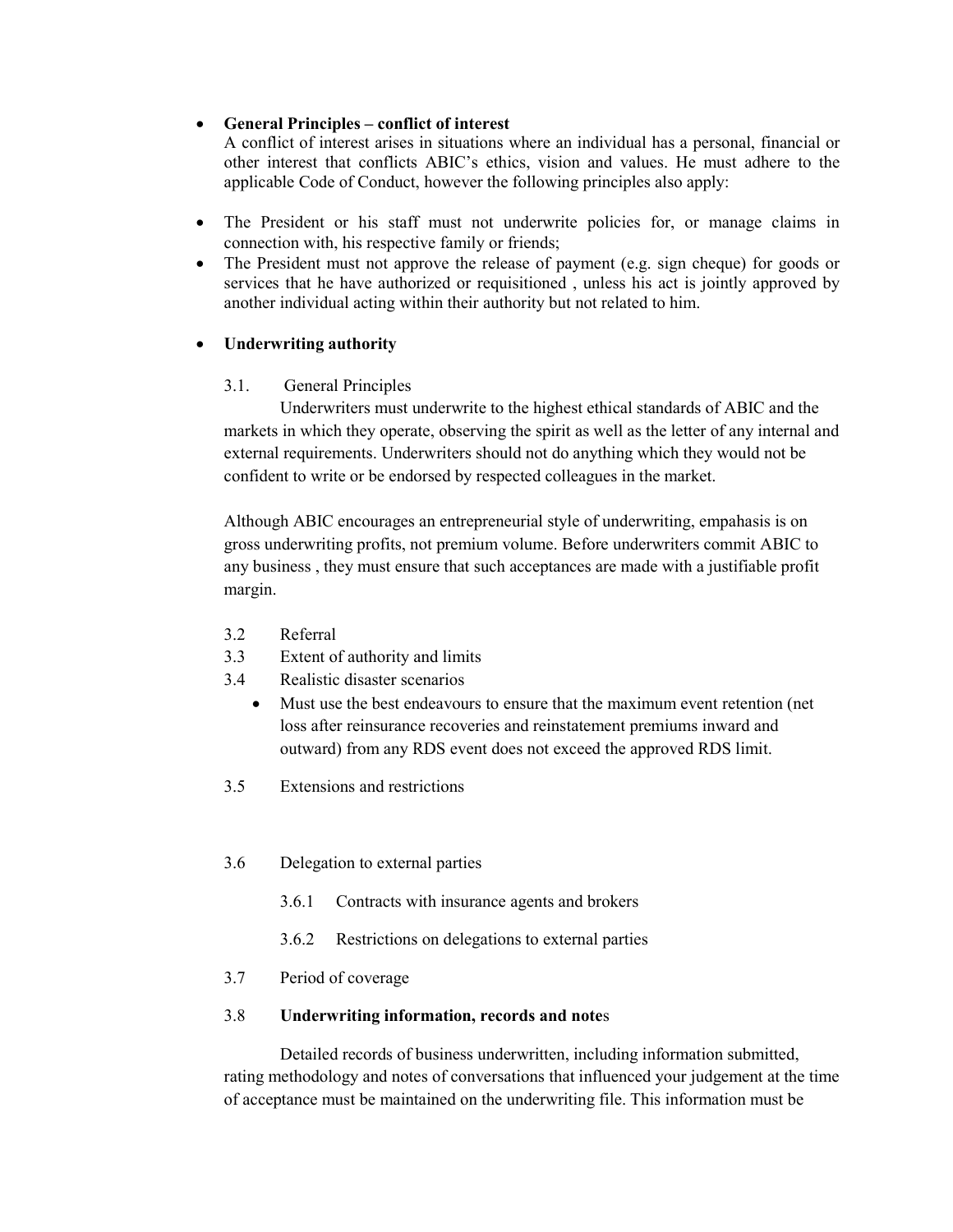retained to meet the requirements of the relevant underwriting guidelines, to satisfy statutory requirements, for renewal, for servicing the risk, for underwriting reviews and audits and for negotiation of claims including disputes (whether or not involving either arbitration or litigation.)

- 3.9 Purchase of outward reinsurance including fronting
	- 3.9.1 Treaty reinsurance
	- 3.9.2. Facultative reinsurance
- 3.10 Fronting by ABIC

# 3.11 Portfolio Management

 The President is responsible for the profitability of the business under his control and for achieving his approved business plan. He must ensure that appropriate procedures are in place to adequately monitor the performance of each portfolio against the approved business plan so that action can be taken at an early stage if one or more of the profit drivers are not being achieved.

# Claims authority

- 4.1 Extent of authority
- 4.2 Ex-gratia payments
- 4.3 Commutations

### Funds management and treasury authority

- 5.1 General principles
- 5.2 Scope of authority

### Expenditure and functional authorities

6.1 General expenditure principles

Expenditures must be generally be within the approved budget and in any event within any applicable ABIC policies and procedures,

No individual may authorize the payment for goods or services that they have requisitioned.

Delegations of cheque signing authorities must be advised in writing.

### 6.2 Business expenses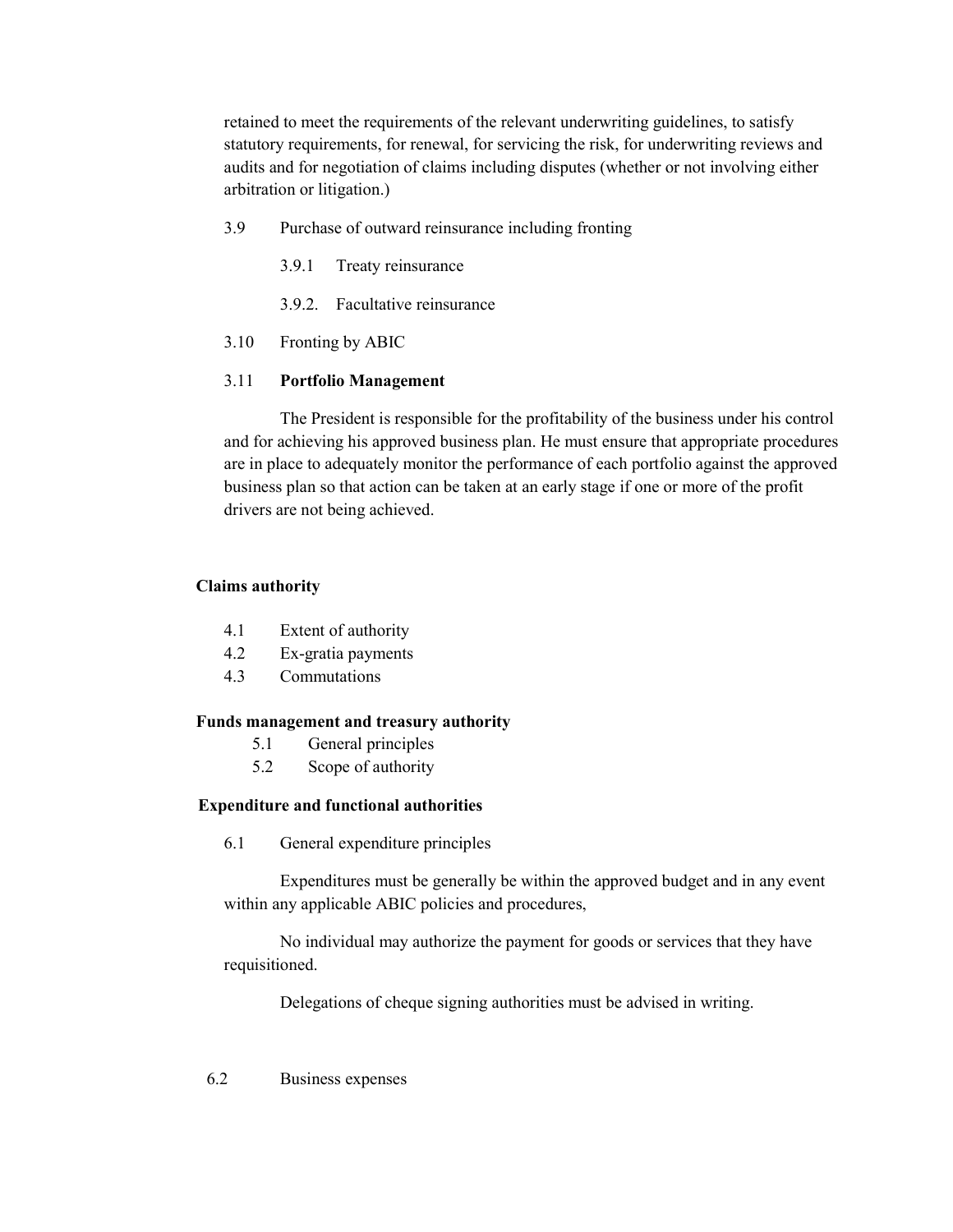- 6.3 Staff authority
- 6.4 Representations

It is critical that ABIC is represented consistently and any risk associated with external communications are managed effectively. When representing ABIC, a corporate or external lawyer should be consulted prior to making reprsentations where appropriate.

Must adhere to any ABIC policies in relation to external communications and in particular should not make any representations that might reflect negatively on ABIC's brand or reputation unless required by law.

Must not disclose any confidential information unless required by law or consistent with his role.

- 6.5 Information system access
- 6.6 Company accounting policies
- 6.7 Advertising
- 6.8 Tax remittances and disputes
- 6.9 Insurance
- 6.10 Business travel expenses
- 6.11 Legal documents, including service provider contract & lease agreements

 Contract of any sort (other than insurance or reinsurance policies) which are material should not be signed without consulting either an ABIC corporate or external lawyer or other suitably qualified /experienced individual as appropriate (except for standard agreements that have been subject to legal review.) . This includes renewal of contracts.

Material contract" includes any contract:"

- Relating to a business-critical service, including but not limited to leases and IT agreements.
- Involving payment obligations
- Creating any payment obligations more than 12 months after the date of the agreement or
- Resulting ABIC to give an indemnity of any kind or
- That cannot be cancelled or terminated in accordance with its terms on 30 days notice or less.